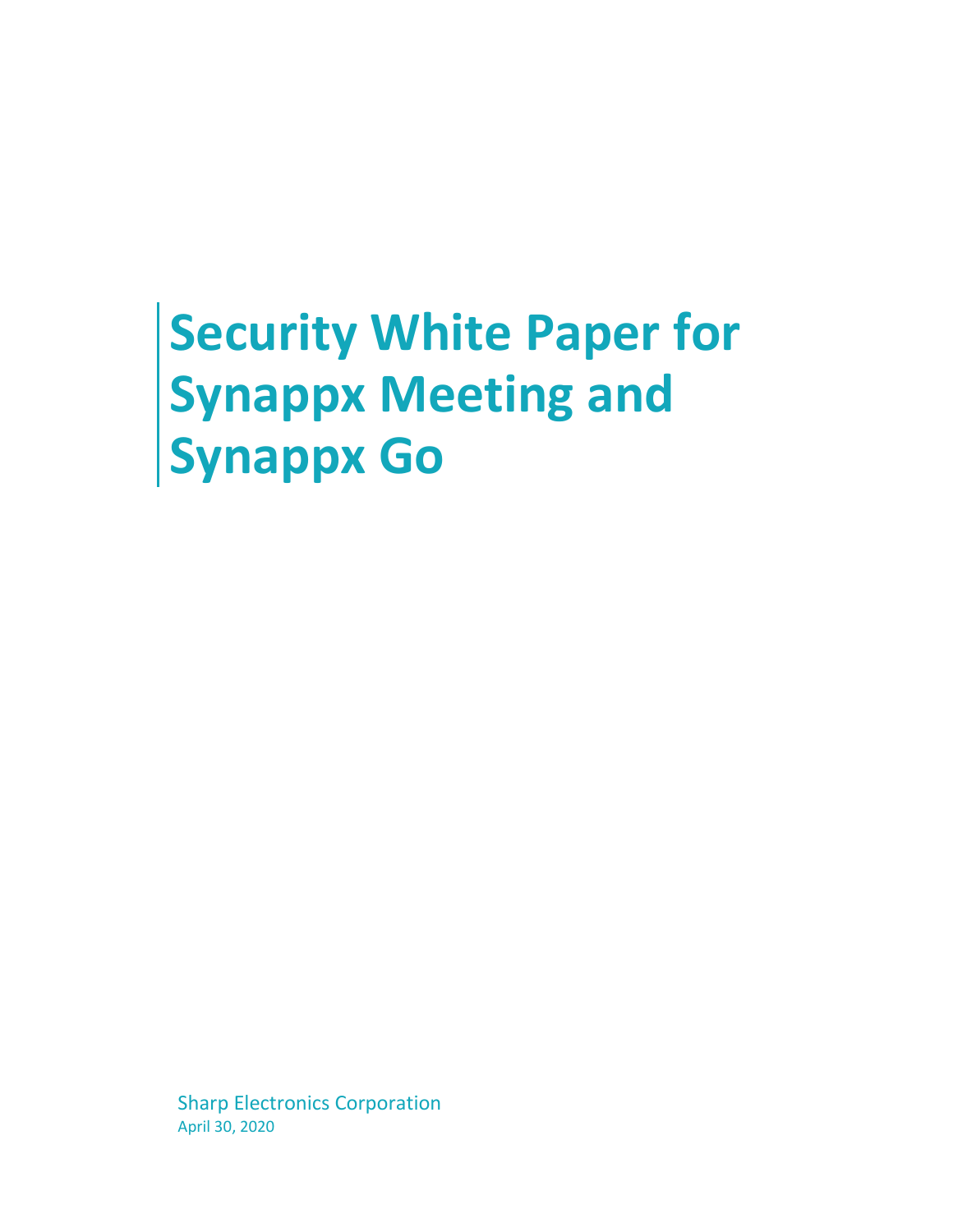# **Contents**

| 1.  |  |
|-----|--|
| 2.  |  |
| 3.  |  |
| 4.  |  |
|     |  |
|     |  |
|     |  |
|     |  |
|     |  |
|     |  |
| 5.  |  |
| 6.  |  |
| 7.  |  |
| 8.  |  |
|     |  |
|     |  |
|     |  |
|     |  |
|     |  |
| 9.  |  |
|     |  |
|     |  |
|     |  |
| 10. |  |
| 11. |  |
| 12. |  |
| 13. |  |
| 14. |  |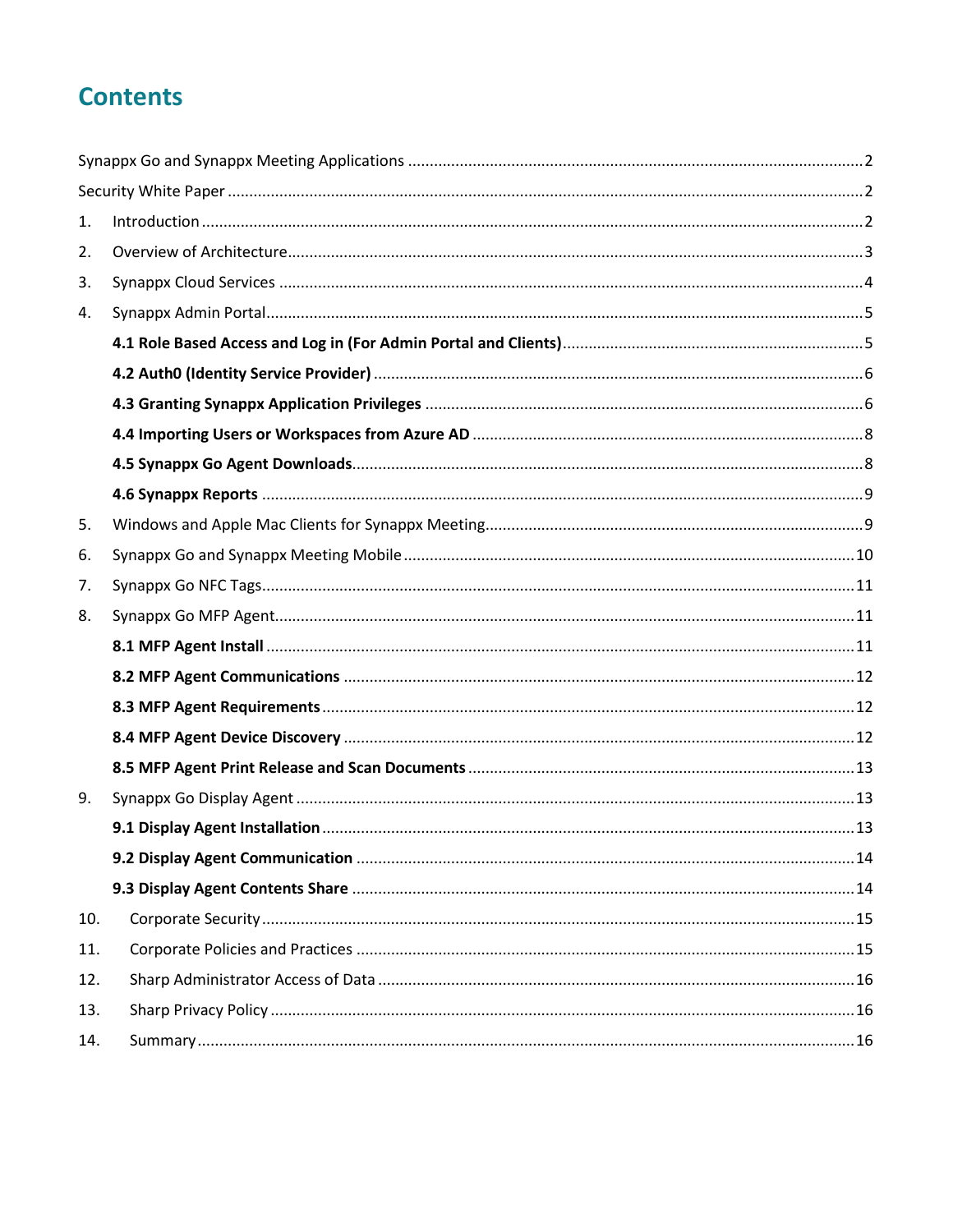# <span id="page-2-1"></span><span id="page-2-0"></span>**Synappx Go and Synappx Meeting Applications**

# **Security White Paper**

# <span id="page-2-2"></span>**1. Introduction**

#### **Overview**

Synappx Go and Synappx Meetings are collaboration, productivity and analytics applications and services. They are protected by a robust, layered security system to ensure the system and its components are not opening points of vulnerability for your data or networks. Through a combination of world-class technology providers including Microsoft Azure, G Suite and security best practices, your use of the Synappx services helps keep your information safe and secure while helping you enhance productivity in your office.

Security provisions related to Synappx are described in this white paper.

#### **Synappx Go**

Synappx Go is a mobile-centric service leveraging Near Field Communication (NFC) to enable convenient and timesaving scanning to favorite destinations and print release or printing cloud files to Sharp multifunction printers (MFPs) throughout your office. You are also able to use your mobile phone and app to select and download cloud content to the Sharp display via an NFC tap. Synappx Go cloud software and services leverage the Microsoft Azure database, device provisioning, IoT Hub and many other services.

#### **Synappx Meeting**

Synappx Meeting leverages the Azure cloud, rich clients, mobile and voice technologies to help users start meetings on time and be more efficient. With one click of a button, key meeting components are connected. Your PC is automatically mirrored to the Sharp meeting room display, the web conference starts automatically, and you can access meeting materials. Voice commands can be used to save time for common meeting actions. Synappx Meeting uses Microsoft Azure database, storage, Azure functions and more.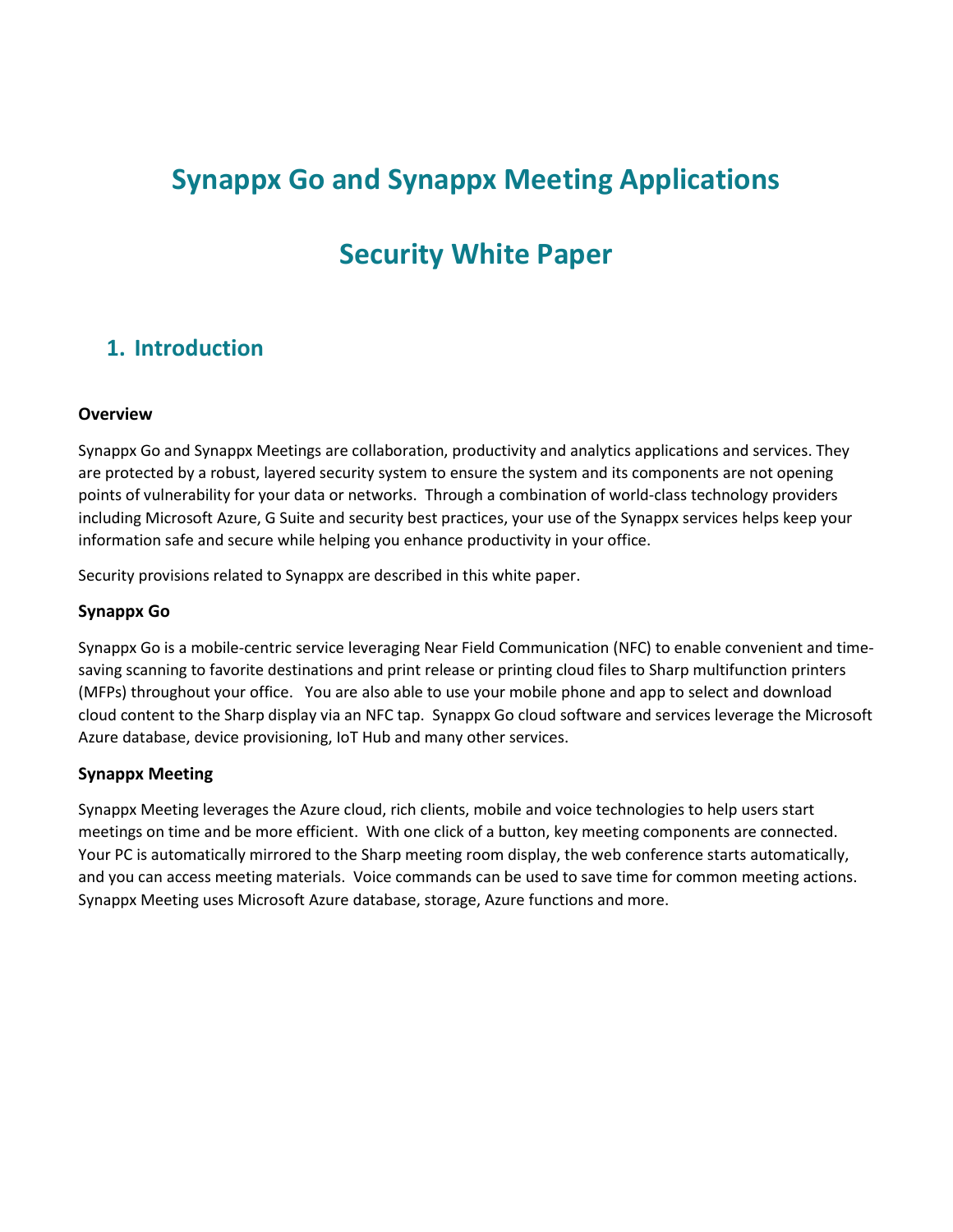# <span id="page-3-0"></span>**2. Overview of Architecture**

The following is an overview of the Synappx Platform (powered by Microsoft Azure) including the Synappx Go and Synappx Meeting service components and architecture:

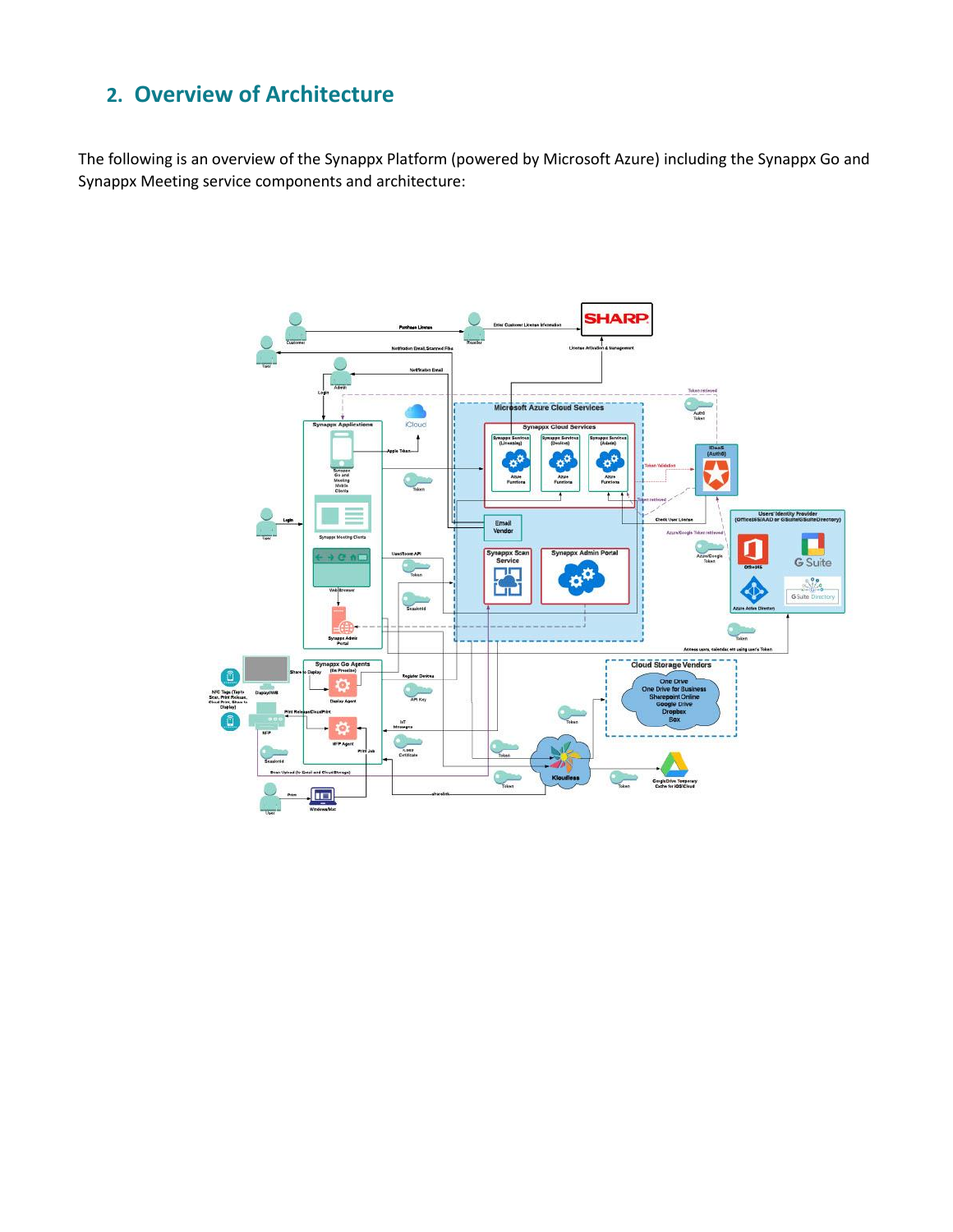# <span id="page-4-0"></span>**3. Synappx Cloud Services**

Synappx Meeting and Synappx Go leverage Microsoft Azure cloud platform services as a foundation for the Synappx Cloud services. Microsoft Azure is a highly respected global cloud service with a wide range of features that are used by the Sharp Synappx product family, including the Azure Cosmos database, storage, several IoT Services, Key Vault, Security Center monitoring, backup and more.

Synappx solutions are hosted in secure Microsoft data centers located the U.S. Microsoft Azure Cloud and data centers are protected through Microsoft's security practices. Each data center provides local data redundancy. In addition, all communication between the Sharp Synappx applications and Synappx Cloud services (hosted on Microsoft Azure) are encrypted via HTTPS (TLS v1.2, AES256), secured through X.509 certificates or MQTT (used by the MFP and Display Agent).

Access to all the Synappx cloud services from client applications require secure keys, certificates, or authentication tokens. After purchasing a Synappx service, each customer is assigned a unique certificate for communications that is stored in Microsoft Key Vault to enable secure, customer-only access. Synappx Azure database access is limited to white listed IP addresses from secure Azure App Services. Microsoft Key Vault is used for storage of SSL certificates, X.509 signing certificates, private keys, and other content requiring the highest security. Access to Microsoft Azure Key Vault is limited only to Sharp service principals and system users with associated access permissions.

Synappx Go and/or Synappx Meeting customer specific data stored in the secure Azure cloud databases include the following:

Both Products:

- User first name, last name and email address (imported from Azure AD orG Suite to Synappx by Admin)
- Admin user first name, last name and email address (imported from Azure AD or G Suite to Synappx by Admin)
- Workspace (meeting room) names, email addresses and locations imported from Microsoft Outlook or G Suite Directory to Synappx by Admin
- Manually added workspace names and locations
- Company domain aliases from Azure AD and G Suite
- Application usage data to generate reports for Admin use
- Synappx license data (e.g. expiration)
- System logs

Synappx Meeting Specific:

- Display IP address and port (if configured by Admin)
- Optional Display account ID and display password (if configured by Admin)
- Casting sender type, IP address and PIN (if configured by Admin)
- Meeting name, actual meeting duration (start time and end time), meeting location name, attendee name and attendee email address

Synappx Go Specific:

- MFP information (model name, IP address, serial number) discovered via Admin initiated SNMP discovery
- MFP Agent information (computer name, computer ID, version number, update policy, date last updated)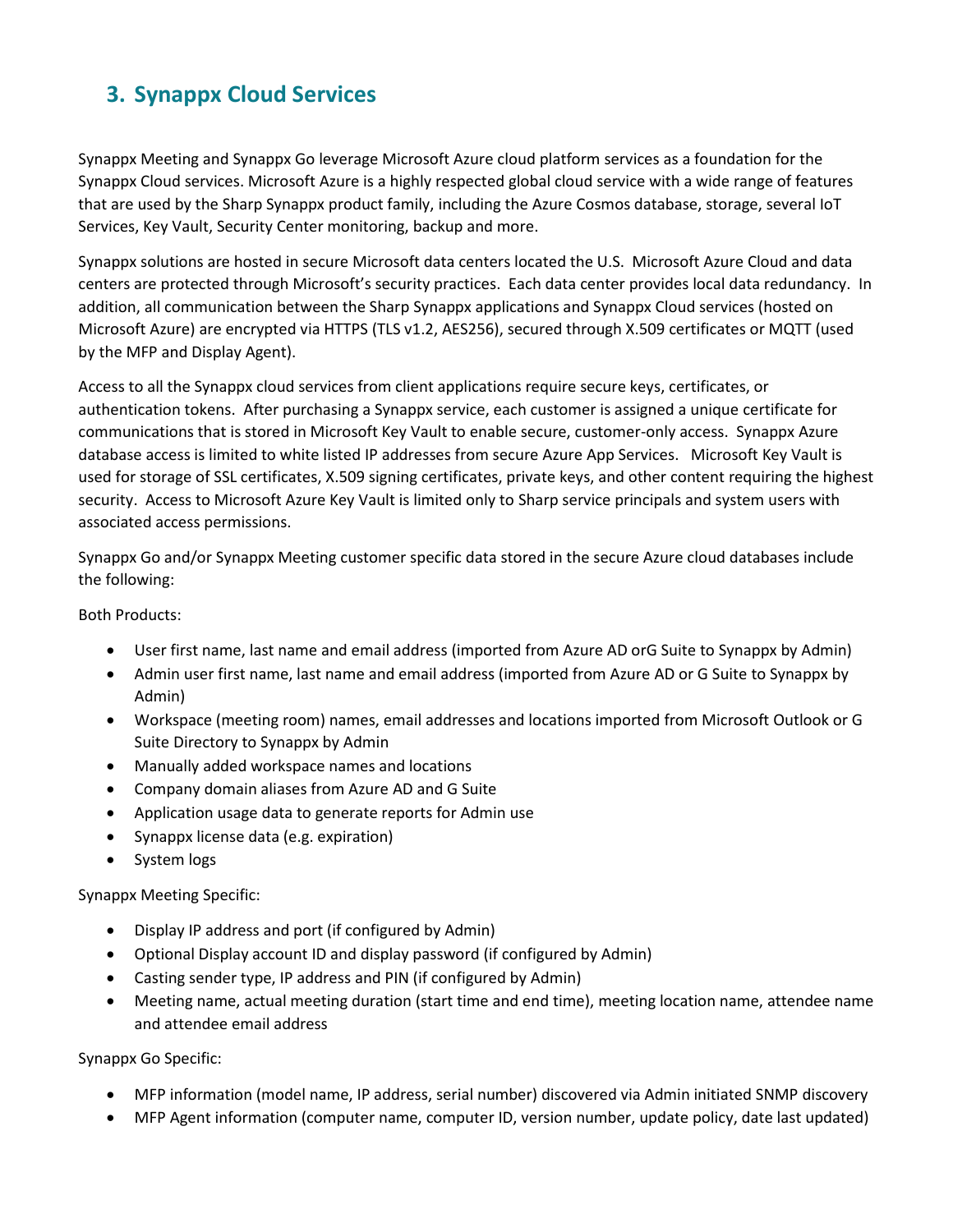- Display Agent information (computer name, computer ID, version number, update policy, date last updated)
- NFC tag information (tag ID, type) associated with Admin configured devices

Data in Synappx databases is only accessible to licensed customers via the Synappx applications and limited Sharp staff if required for support purposes.

Overall, Sharp governance of the Synappx cloud services limits system access to minimal staff for deployment and support purposes. See Sharp security policy sections for more details

For more information on Microsoft Azure security, see the following links related to features used by Synappx services:

- Overview: <https://docs.microsoft.com/en-us/azure/security/security-white-papers>
- Data Encryption at Rest:<https://docs.microsoft.com/en-us/azure/security/azure-security-encryption-atrest>
- Azure Network Security:<https://docs.microsoft.com/en-us/azure/security/security-network-overview>
- Azure Functions and Serverless Platform Security: [https://docs.microsoft.com/en-us/azure/security/abstract](https://docs.microsoft.com/en-us/azure/security/abstract-serverless-platform-security)[serverless-platform-security](https://docs.microsoft.com/en-us/azure/security/abstract-serverless-platform-security)
- Azure Storage Security Guide[: https://docs.microsoft.com/en-us/azure/security/security-storage-overview](https://docs.microsoft.com/en-us/azure/security/security-storage-overview)
- Security Management in Azure[: https://docs.microsoft.com/en-us/azure/security/azure-security-management](https://docs.microsoft.com/en-us/azure/security/azure-security-management)
- Azure Management-Governance: <https://docs.microsoft.com/en-us/azure/governance/>

# <span id="page-5-0"></span>**4. Synappx Admin Portal**

Administrators (Admins) for Synappx Meeting and Synappx Go configure and manage the Synappx system through the Synappx Admin Portal web pages. Adding workspaces/meeting rooms, users, devices, additional Admins and more are performed via these secure web pages. License management is done via the Admin Portal and license status can be viewed here. Reports help demonstrate Synappx system usage and business value. Downloads (for Synappx Go) are conveniently accessible via these pages. System logs can be downloaded.

#### <span id="page-5-1"></span>**4.1 Role Based Access and Log in (For Admin Portal and Clients)**

Access to the Synappx Admin Portal system is controlled using tenant-based and role-based authentication processes. Users are set up in each tenant and are associated with a specific customer account and in accordance with their usage roles and permissions. The initial Administrator is identified as part of the purchase order process. Additional Admins can be added after successful log in to the Synappx portal by the initial Admin.

Only Admins designated or assigned by the customer can access, configure, license, manage Synappx service users and workspaces, view reports, etc. for their account via the secure web portal. All communications with the Admin Portal are via HTTPS/SSL (TLS1.2) port 443 to protect data in transmit.

Synappx Meeting and Synappx Go leverage Admins' and users' Microsoft 365 or G Suite credentials to avoid having to set up, manage and protect separate Synappx log-in credentials. By design, Synappx services do not have access to Microsoft 365 or Google G Suite customer passwords. The system leverages Azure Active Directory or G Suite Directory and relies on authentication tokens to identify Admins and users (for client access). The user identity is confirmed with your Microsoft Azure AD (for Microsoft 365accounts) or G Suite Directory (for G Suite accounts) through a secure identity partner Auth0 (see below) and user passwords are never stored in the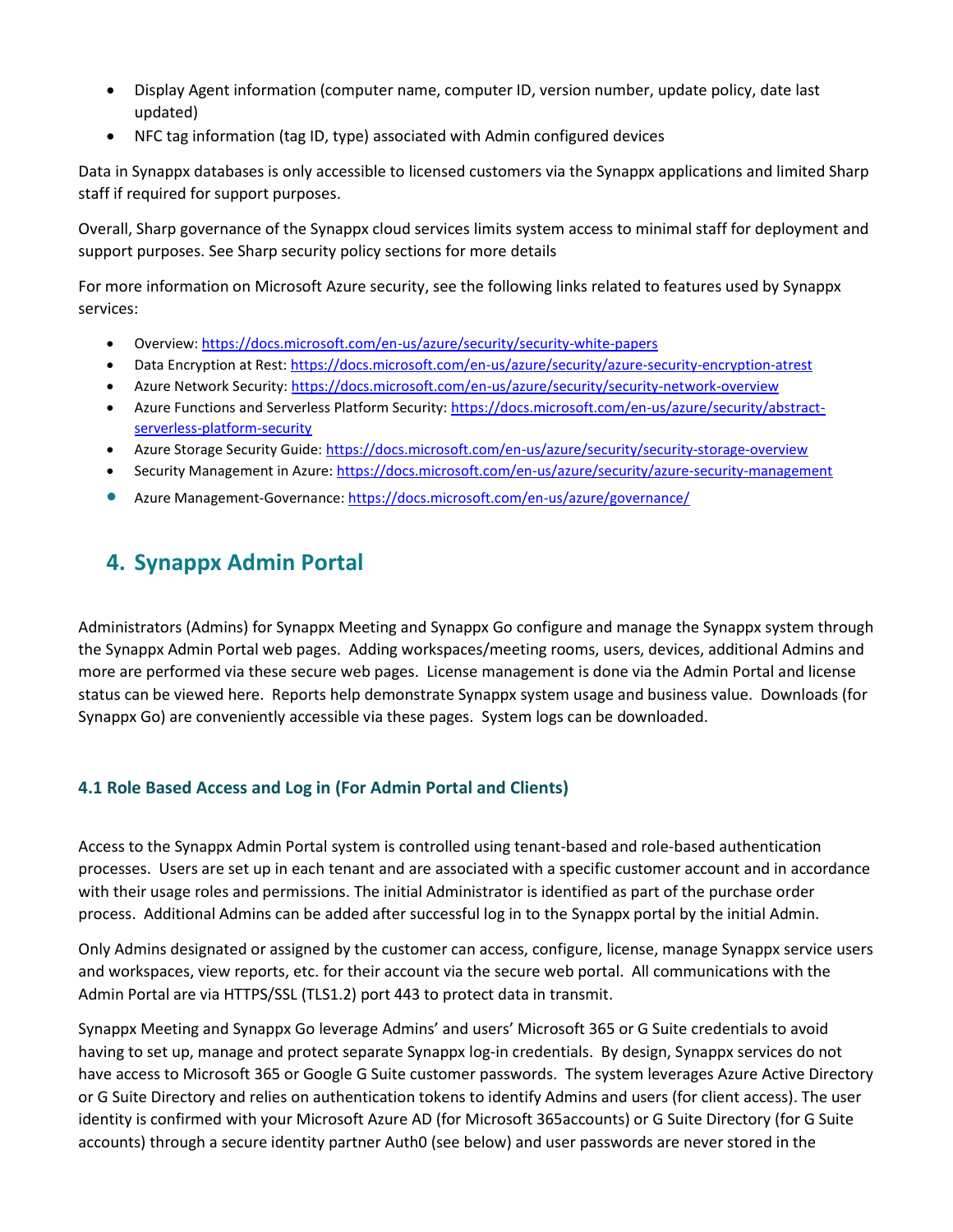Synappx nor Auth0 systems. The Synappx Platform securely stores the user email address and first/last name only. No other personally identifiable information about the user is known or stored by the Synappx system.

#### <span id="page-6-0"></span>**4.2 Auth0 (Identity Service Provider)**

For Synappx services, Sharp is working with Auth0 [\(https://auth0.com/\)](https://auth0.com/) for secure identity services to Microsoft Azure AD and G Suite. According to Auth0, they serve 21 million users across 120,000 applications, with 2.5 billion logins per month. It is a highly respected identity service provider.

An overview of the process is as follows:

- 1. The Admin or user enters Microsoft 365 or G Suite credentials via dialogues when logging into the Synappx Admin Portal or any Synappx client.
- 2. Auth0 delegates the username and password authentication passed via SSL/TLS 1.2 (port 443) to Azure AD or G Suite which validates the username and password credentials.
- 3. Auth0 does not know nor store the user password.
- 4. In collaboration with Azure AD or G Suite, a secure JSON Web Token (JWT) is provided back to the browser (for Synappx Admin Portal access), mobile devices (for Synappx Go and Synappx Meeting) and/or to Windows/Mac clients (for Synappx Meeting).
- 5. This token enables the application to perform functions without the user having to log on each time they use the applications (except in cases where credentials are changed e.g. password needs to be re-entered, user is no longer valid, the user logs out of the mobile app, or with 30 days of inactivity). No one can tamper with the JWT token without the associated secret key used for signing, which is securely stored on the cloud.

Multiple layers of authentication protection are available. The user's mobile device or computer is protected by a password or biometric (e.g. fingerprint or facial) login. User passwords are not known/stored on any of the Synappx devices and the secure tokens that are provided by Auth0 are based on secure tokens and validation from Microsoft Azure or G Suite.

Auth0 has many certifications for cloud security including: ISO27001, ISO27018, SOC 2 Type II, HIPAA BAA, EU-US Privacy Shield Framework, Gold CSA STAR, GDPR compliance and more. See the following Auth0 white papers for more information about Auth0 security provisions:

- <https://auth0.com/security/>
- [https://assets.ctfassets.net/kbkgmx9upatd/2KxmM5BICQ4GKgeIwA0sKu/bee69c73669bfdeb26ca8e43df65be27/Aut](https://assets.ctfassets.net/kbkgmx9upatd/2KxmM5BICQ4GKgeIwA0sKu/bee69c73669bfdeb26ca8e43df65be27/Auth0_Platform_Operations.pdf) [h0\\_Platform\\_Operations.pdf](https://assets.ctfassets.net/kbkgmx9upatd/2KxmM5BICQ4GKgeIwA0sKu/bee69c73669bfdeb26ca8e43df65be27/Auth0_Platform_Operations.pdf)

#### <span id="page-6-1"></span>**4.3 Granting Synappx Application Privileges**

To enable Synappx Meeting and Synappx Go features, the Admin is required to grant Synappx application users selected privileges. The first Admin to log into the system must have Azure AD or G Suite Administrator privileges and consent on the behalf of the organization to the requested permissions for users when accessing the Synappx applications/services.

For Microsoft 365 customers, the permissions and reasons for each are: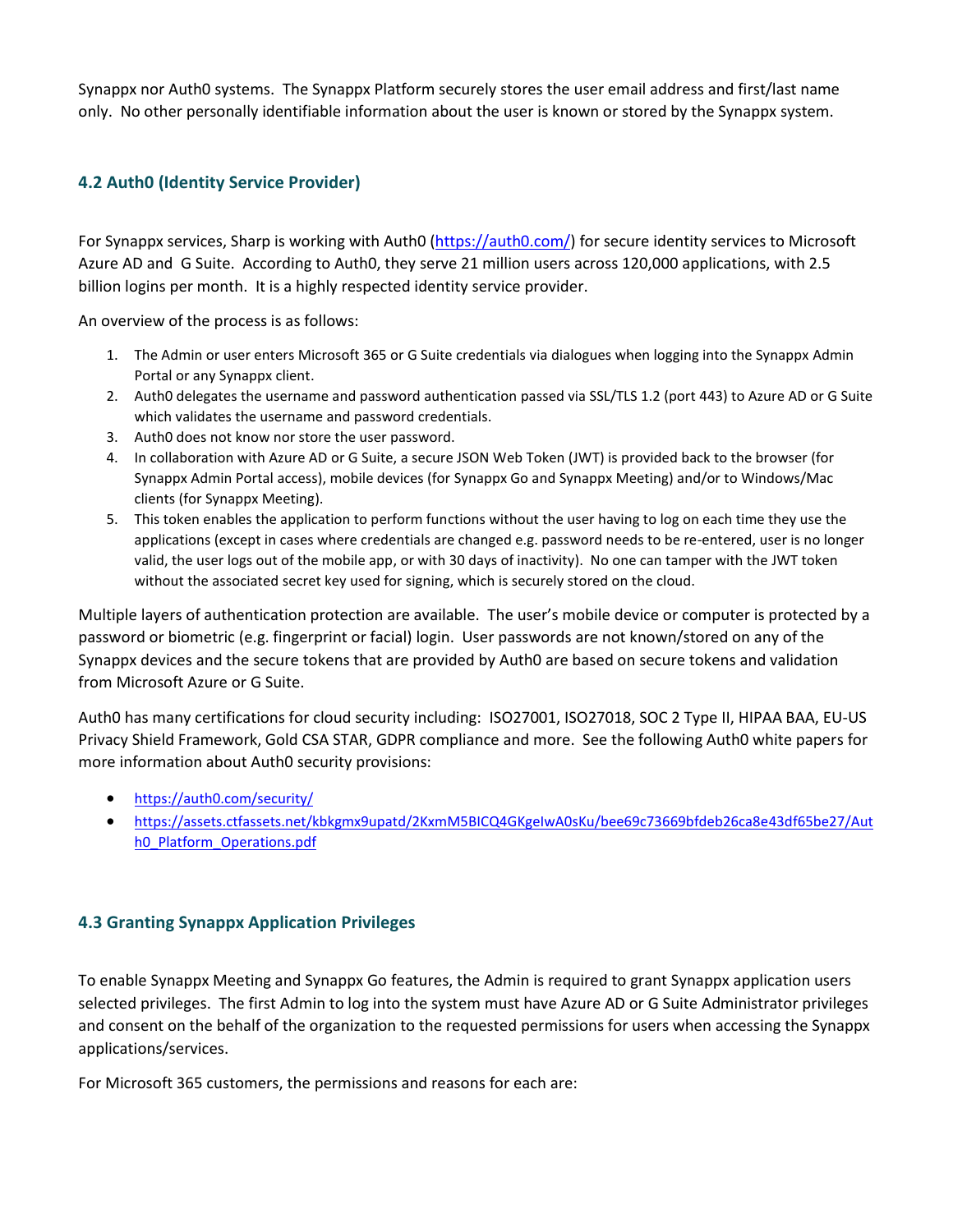| <b>Permissions Requested</b>         | <b>Definition</b>                                                                                                                                                                                                                                                          | <b>Admin</b>  | Synappx        | <b>Synappx</b> |
|--------------------------------------|----------------------------------------------------------------------------------------------------------------------------------------------------------------------------------------------------------------------------------------------------------------------------|---------------|----------------|----------------|
|                                      |                                                                                                                                                                                                                                                                            | <b>Portal</b> | <b>Meeting</b> | Go             |
| <b>Azure Active Directory Graph:</b> |                                                                                                                                                                                                                                                                            |               |                |                |
| User.Read                            | Allows users to sign in to the app and<br>allows the app to read the profile of<br>signed-in users. It also allows the app to<br>read basic company information of<br>signed-in users.                                                                                     | Yes           | Yes            | Yes            |
| Directory.Read.All                   | Allows the app to collect domain aliases<br>from Azure AD (needed for multi-domain<br>support) and allows the app to read data<br>in Azure AD such as users, groups and<br>apps.                                                                                           | Yes           | <b>No</b>      | No             |
| <b>Microsoft Graph:</b>              |                                                                                                                                                                                                                                                                            |               |                |                |
| Calendars.ReadWrite.Shared           | Allows the app to create, read, update<br>and delete events in all calendars the<br>user has permissions to access. This<br>includes delegated and shared calendars.                                                                                                       | No            | Yes            | No             |
| Files.ReadWrite.All                  | Allows the app to read, create, update,<br>and delete all files the signed-in user can<br>access.                                                                                                                                                                          | No            | Yes            | No             |
| Group.Read.All                       | Allows the app to list groups, and to read<br>their properties and all group<br>memberships on behalf of the signed-in<br>user. Also allows the app to read<br>calendar, conversations, files, and other<br>group content for all groups the signed-in<br>user can access. | Yes           | <b>No</b>      | <b>No</b>      |
| User.Read.All                        | Allows the app to read the full set of<br>profile properties, reports, and managers<br>of other users in your organization, on<br>behalf of the signed-in user.                                                                                                            | Yes           | Yes            | No             |
| offline_access                       | Allows the app to read and update user<br>data, even when they are not currently<br>using the app.                                                                                                                                                                         | Yes           | Yes            | Yes            |
| email                                | Allows the app to read your users'<br>primary email address.                                                                                                                                                                                                               | Yes           | Yes            | Yes            |
| openid                               | Allows users to sign in to the app with<br>their work or school accounts and allows<br>the app to see basic user profile<br>information.                                                                                                                                   | Yes           | Yes            | Yes            |
| profile                              | Required to obtain user profile<br>information (e.g. user first and last name,<br>email address) from Azure AD.                                                                                                                                                            | Yes           | Yes            | Yes            |

# For G Suite customers, the following is the list of API scopes that are required and reason for each:

| <b>Google API Scopes</b><br>Requested | <b>Definition</b>                 | <b>Admin Portal</b> | Synappx<br><b>Meeting</b> | Synappx Go |
|---------------------------------------|-----------------------------------|---------------------|---------------------------|------------|
| https://www.googleapis.com/auth       | Allows the app to read domain     | Yes                 | No                        | No         |
| /admin.directory.domain.readonly      | information for supporting multi- |                     |                           |            |
|                                       | domain feature.                   |                     |                           |            |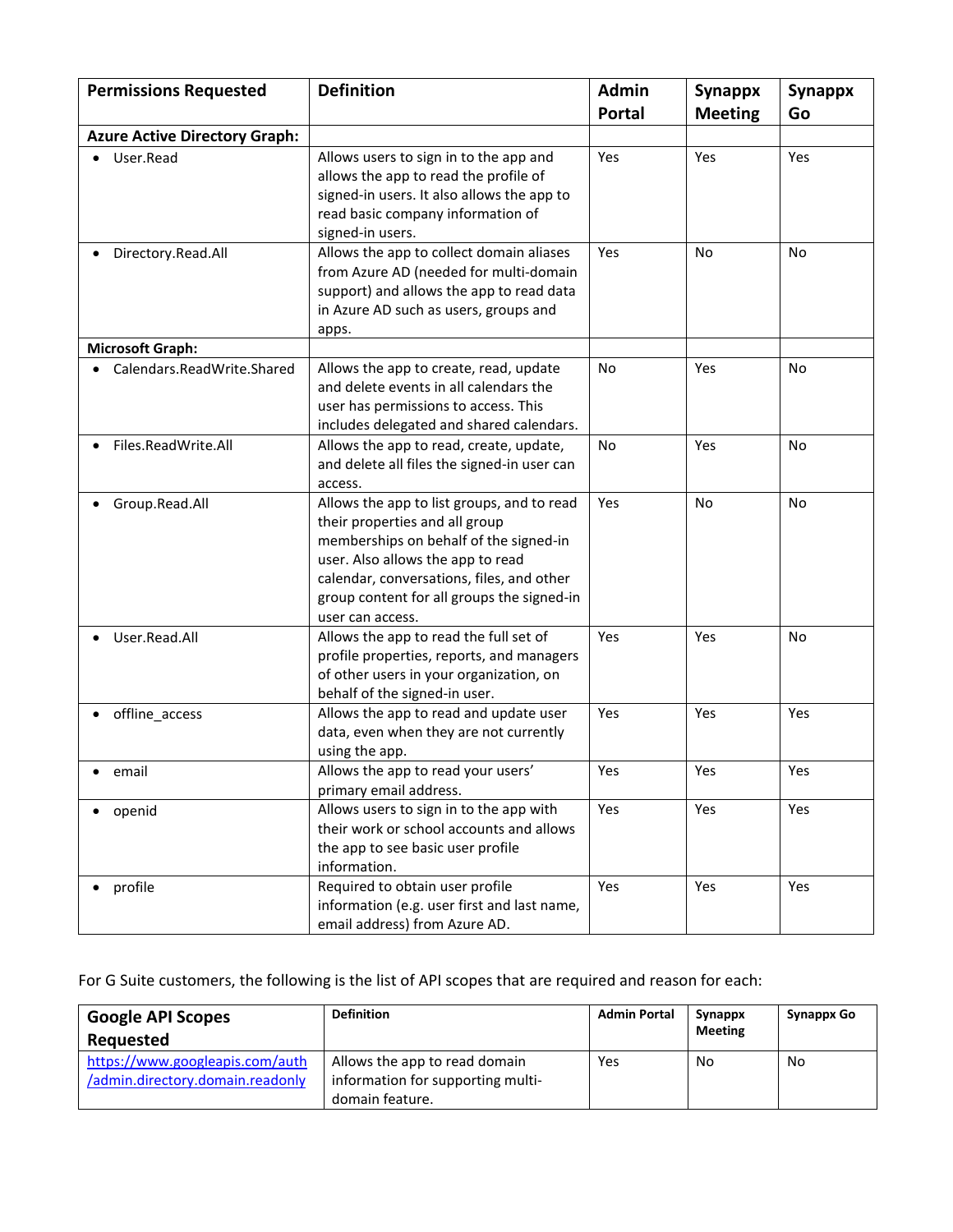| https://www.googleapis.com/auth/   | Allows the app to retrieve group,        | Yes       | <b>No</b> | <b>No</b>      |
|------------------------------------|------------------------------------------|-----------|-----------|----------------|
| admin.directory.group.readonly     | group alias, and member information      |           |           |                |
|                                    | to add groups via the Admin Portal.      |           |           |                |
| https://www.googleapis.com/auth/   | Allows the app to retrieve calendar      | Yes       | <b>No</b> | <b>No</b>      |
| admin.directory.resource.calendar. | resources to add workspaces via the      |           |           |                |
| readonly                           | Admin Portal.                            |           |           |                |
| https://www.googleapis.com/auth/   | Allows the app to retrieve users or user | Yes       | No        | No             |
| admin.directory.user.readonly      | aliases to add users via the Admin       |           |           |                |
|                                    | Portal.                                  |           |           |                |
| https://www.googleapis.com/auth/   | Allows the app to have read-only         | <b>No</b> | Yes       | <b>No</b>      |
| calendar.readonly                  | access to Calendars.                     |           |           |                |
| https://www.googleapis.com/auth/   | Allows the app to have read/write        | <b>No</b> | Yes       | <b>No</b>      |
| calendar.events                    | access to events on a calendar and       |           |           |                |
|                                    | update the calendar (e.g. extend the     |           |           |                |
|                                    | meeting time).                           |           |           |                |
| https://www.googleapis.com/auth/   | Allows the app to have access to         | <b>No</b> | Yes       | <b>No</b>      |
| drive                              | authorized user's Google Drive files     |           |           |                |
|                                    | (excluding the Application Data folder)  |           |           |                |
|                                    | to list files.                           |           |           |                |
| https://www.googleapis.com/auth/   | Allows app to have access to files       | No        | Yes       | N <sub>o</sub> |
| drive.file                         | created or opened by the app for         |           |           |                |
|                                    | downloading and uploading. File          |           |           |                |
|                                    | authorization is granted on a per-user   |           |           |                |
|                                    | basis and is revoked when the user       |           |           |                |
|                                    | deauthorizes the app.                    |           |           |                |
| https://www.googleapis.com/auth/   | Allows app to use personal information   | <b>No</b> | Yes       | Yes            |
| userinfo.profile                   | user has made publicly available to get  |           |           |                |
|                                    | username and avatar image.               |           |           |                |

#### <span id="page-8-0"></span>**4.4 Importing Users or Workspaces from Azure AD or G Suite**

Synappx Go licenses the service on a user basis while Synappx Meeting licenses based on workspaces/meeting rooms. Admins can save time and reduce typing errors by directly importing Users (for Synappx Go) and Workspaces (e.g. Rooms) for both applications from Microsoft 365 (Azure AD) or G Suite. Manual entry of Workspaces is also permitted. Only users in the supported domains and in Azure AD or G Suite can be added as licensed Synappx Go users. Communications with Microsoft Azure and G Suite for User and/or Workspace import is via HTTPS (port 443).

#### <span id="page-8-1"></span>**4.5 Synappx Go Agent Downloads**

The Synappx Go MFP and Display Agents can be downloaded from the Synappx Admin Portal's downloads page. The downloaded agents are not available from public web sites and can only be downloaded by authorized Synappx Admins. An encrypted (SHA-256) configuration file is packaged with the zip file containing tenant specific information and customer entered information to enable automatic MFP discovery via SNMP (for the MFP Agent). See the Synappx Go Agents section for more details on agent related security.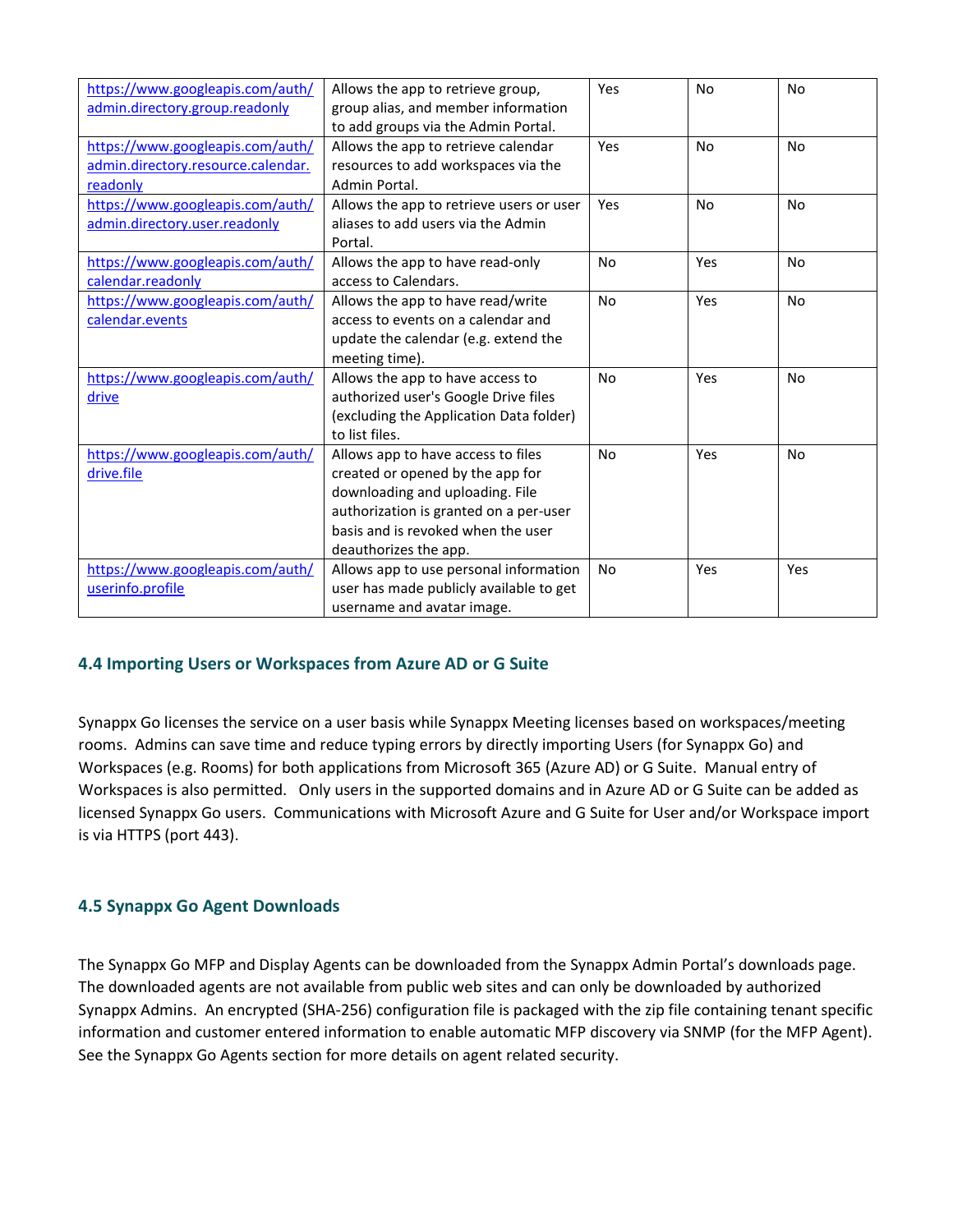#### <span id="page-9-0"></span>**4.6 Synappx Reports**

Synappx Meeting and Synappx Go feature reports to help Admins understand Synappx application usage and value. Data that generate the Synappx reports is stored on secure Microsoft servers. Data is retained until 45 days after the service is terminated by the customer (to allow time to renew the license if desired). User specific information in the reports is only available to Admins within the company via the Reports pages. Anonymized summary data about customers' application usage is available to Sharp for purposes of support and product enhancement over time. See [Sharp Corporate Security,](#page-15-0) [Sharp Admin Data Access](#page-16-0) and [Sharp Privacy Policy](#page-16-1) for more details.

#### **4.7 Synappx Supported Domains**

For Microsoft 365 accounts and G Suite, Synappx collects information on the domain aliases supported in the account's Azure AD or G Suite system. For Microsoft 365 accounts, n the Admin Setting/Supported Domains web page, after initial permission opt in, Admins can select additional domain aliases beyond the primary Azure AD domain under which the Synappx account was created. This allows users and workspaces to be imported from selected domains to be used with Synappx services.

#### **4.8 Synappx System Logs**

Synappx Go and Synappx Meeting include a system log containing information about system events of potential interest to Administrators. These include conditions that might require Admin intervention to correct an issue or perform troubleshooting. System logs can be exported by Admins as a .CSV file for further analysis. System logs are retained by the Synappx system for 30 days.

## <span id="page-9-1"></span>**5. Windows and Apple Mac Clients for Synappx Meeting**

Synappx Meeting helps connect to the display in the meeting room, start web conference and operate applications by simple voice commands. They provide a broad range of security features including:

- All Synappx Meeting client access to cloud resources is via HTTPS (port 443)
	- o Azure (Gets meeting room information from Synappx Admin)
	- o Auth0 (User authentication delegation to Azure AD)
	- o Azure AD (User authentication with Microsoft 365 account) or G Suite (User authentication with G Suite account)
	- o Microsoft Graph APIs (Gets meeting information and files for meeting from Microsoft Office 365) or Google API Scopes (Gets meeting information and files for meeting from G Suite)
	- o Amazon Web Services for voice command queue access
- Access to local display
	- $\circ$  Enables control of AQUOS BOARD® interactive display systems with voice control. Protocol is telnet (Port 10008)
- User authenticates with Microsoft 365 or G Suite passwords the first time he/she uses the Synappx app, when there are credential changes (e.g. password update), they log out of the client app and/or after 3 days with no app use
- User passwords are not stored on the mobile device; instead a secure JWT token is provided after user password validation with Azure AD or G Suite system via a partner Auth0.
	- o User access token is stored on local computer
		- ID/Password for proxy are stored on local storage. (encrypted using AES128)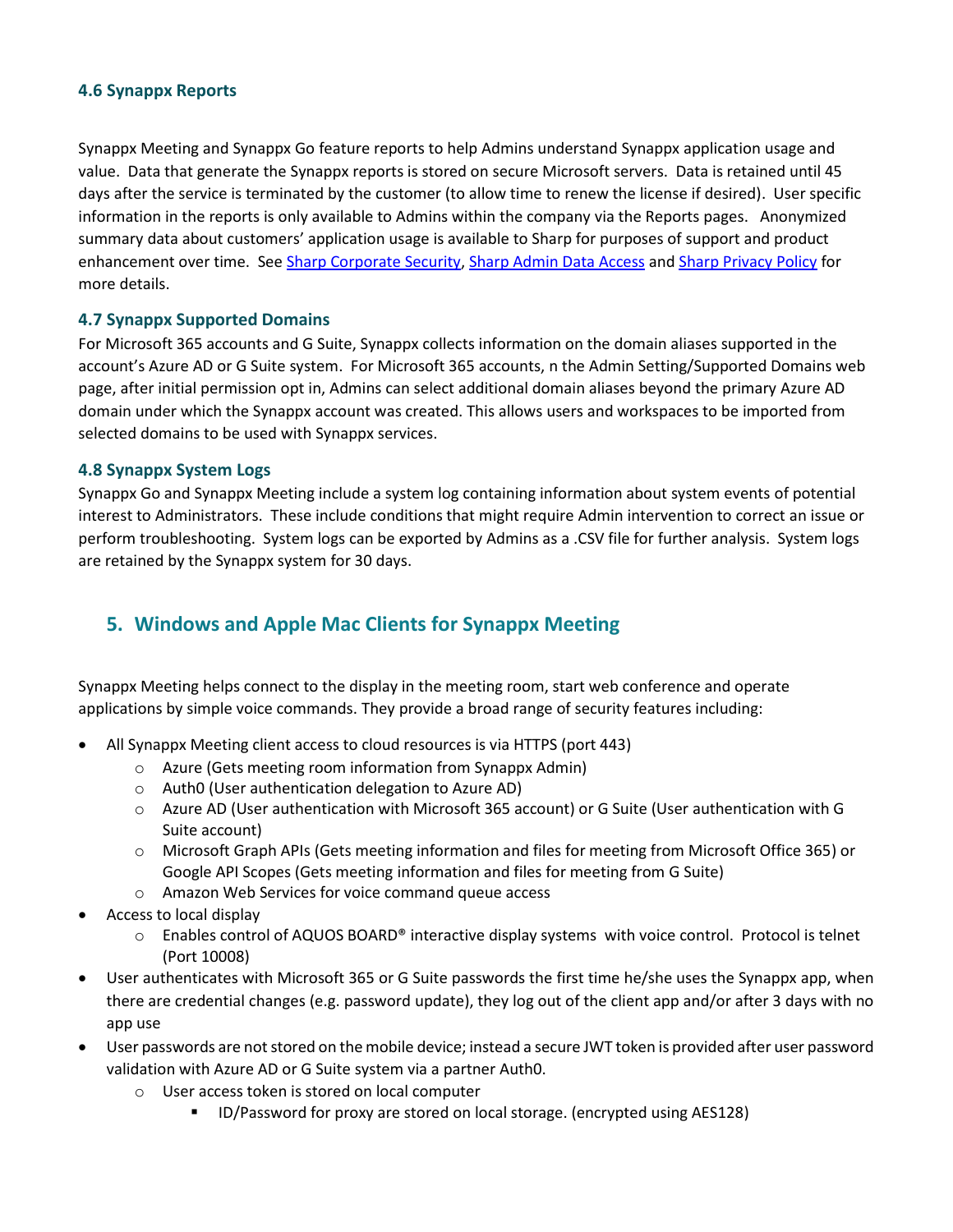# <span id="page-10-0"></span>**6. Synappx Go and Synappx Meeting Mobile**

With the pervasive use of mobile devices in business, smartphones are now commonly used to access and share business content. Users expect intuitive mobile services to help them accomplish their work faster. Synappx Go mobile app users can scan to frequent destinations, print release or print supported cloud files to any Synappx Go configured device and share cloud files to configured Sharp displays. The Synappx Meeting mobile app lets users start their meeting, start web conferences and access documents quickly. Several security features associated with the mobile clients are:

#### **Synappx Meeting and Synappx Go:**

- Mobile device requires entry of user passwords or biometric (e.g. fingerprint, facial recognition) authentication to access apps
- Users authenticate with Microsoft 365 or G Suite credentials the first time he/she uses the Synappx app, when there are credential changes (e.g. password update), they log out of the mobile app and/or after 30 days or more with no app use. Leverages:
	- o Auth0 (User authentication delegation to Azure AD)
	- o Azure AD (User authentication with Microsoft 365 account) or G Suite (User authentication with G Suite account)
- User passwords are not stored on the mobile device; instead a secure JWT token is provided after user password validation with Azure AD or G Suite system via a partner Auth0.
- All access to system encrypted via TLS v1.2 AES256 (Port 443)

#### **Synappx Go Specific:**

- User mobile access is controlled centrally via the Synappx Admin Portal. Admins can remove a user license at any time to block subsequent use of the Synappx Go mobile features.
- Users are requested to grant access to their mobile contacts list in order to create scan to email destinations without having to re-enter target user emails. This saves time and reduces typing errors.
- To scan to a cloud storage folder, print selected cloud files, or share cloud files to Sharp displays, users can elect to configure Synappx Go to access files from supported cloud storage sites (One Drive for Business, One Drive, SharePoint Online, Dropbox, Box or Google Drive). For the iOS app, iCloud and Local files are already configured.
	- $\circ$  For storage sites of interest, users can enter their username and password which are validated with the cloud storage sites. If validated, a secure token is provided and stored in Synappx Go mobile to avoid the user having to re-enter those credentials unless they are no longer valid (e.g. password change, account deactivated, etc.)
	- $\circ$  Sharp and component suppliers do not have access to user cloud storage site passwords
	- $\circ$  For each cloud storage service, the user will be requested to give the Synappx app selected permissions to be able to access and update files the user chooses to download to a display and edit. Note: The Synappx Go service has no function to delete files or folders from any cloud storage site.
	- o Note: Sharp partners with a 3<sup>rd</sup> party vendor, Kloudless [\(Kloudless.com\)](file:///C:/Users/matsudaa/AppData/Local/Microsoft/Windows/INetCache/Content.Outlook/633KKK5S/Kloudless.com) to facilitate efficient Synappx Go connections to multiple cloud storage vendors. Kloudless does not have access to user passwords. Their secure database does include Synappx Go user email addresses. They store minimal file/folder metadata (e.g. file name and ID, modified date) to support viewing Recently Modified files across cloud sites. User file contents are not stored by Kloudless.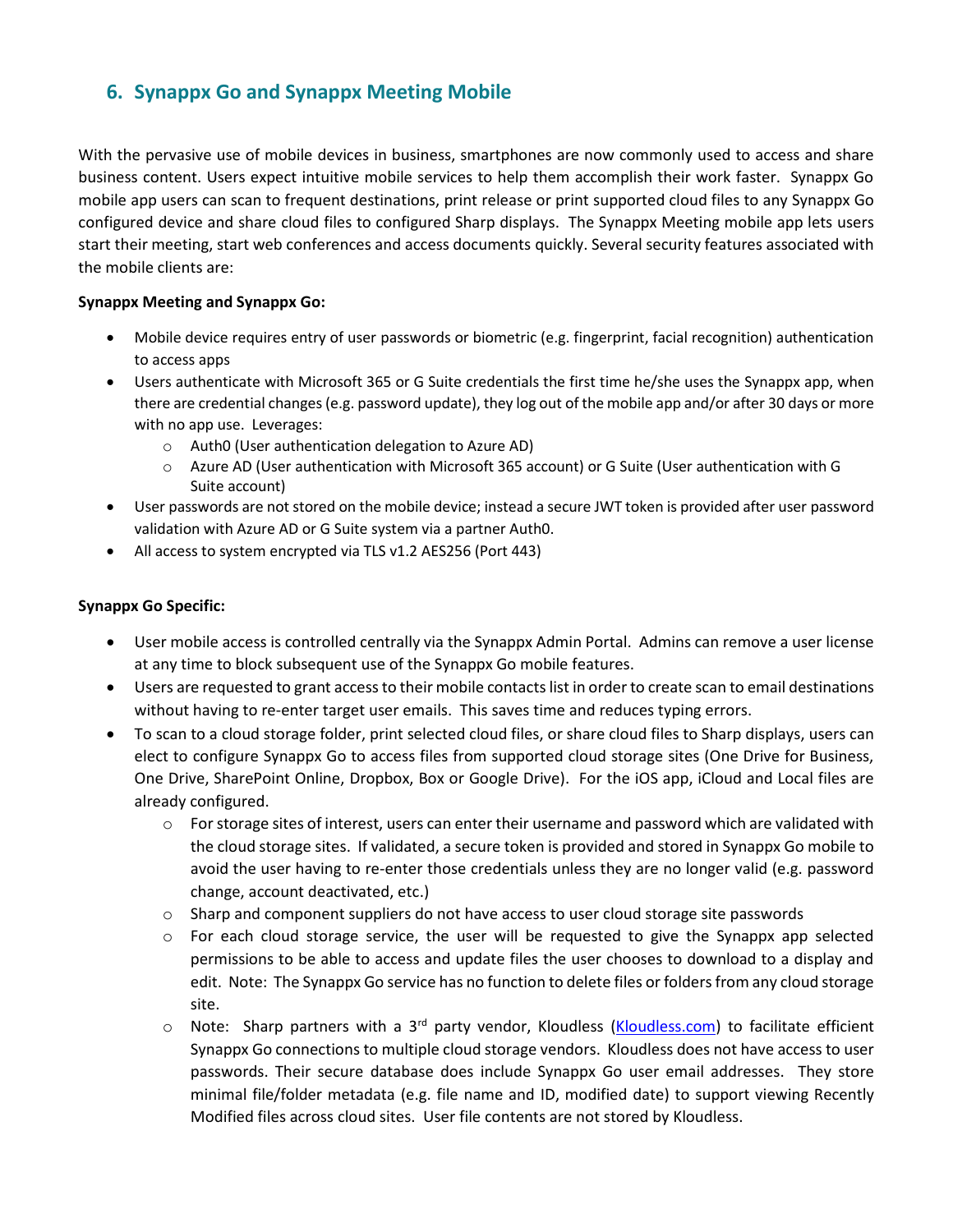#### **Synappx Meeting Specific:**

- Mobile apps are available for any user of the service (no license required); however, user must be a valid user in Azure AD or G Suite in the same customer domain.
- Azure meeting room information is accessed from Synappx Admin
- <span id="page-11-0"></span>• Microsoft Graph API gets meeting information and files for Meeting from Microsoft Office 365. Google API scopes get information and files for Meeting from G Suite.

## **7. Synappx Go NFC Tags**

Synappx Go utilizes special NFC tags provided by Sharp, authorized resellers and/or embedded in selected MFP models. The tags contain a unique identifier and are Read Only (cannot be re-programed). Each tag can only be associated with one device at a time. Once configured to a device (e.g. MFP or display PC) by the Admin via the Synappx Go mobile app, upon NFC tap by the user, the tag and mobile app together identify the user identity and device associated with the tag/device to enable the Synappx Go use cases such as scanning to email, print release, print cloud files and share to display.

### <span id="page-11-1"></span>**8. Synappx Go MFP Agent**

The Synappx Go MFP Agent (including Print Release software) is an on-premise component of the Synappx Go system installed on a customer PC or server to facilitate communications between Synappx Go-enabled MFPs and the Synappx Go cloud to enable mobile and NFC use cases related to Sharp MFPs. Synappx Go eliminates the need to learn and take multiple steps on the MFP front panel to release secure print jobs from any Synappx Go enabled MFP, print selected cloud files and send files to favorite scan destinations. Users can save time for scanning and secure printing, also reducing risk of unauthorized access to the user print jobs.

The Synappx Go MFP Agent is required to support scan and print use cases. One of the core functions of the agent is to establish a secure communication channel to the Synappx cloud. The agent interfaces to the cloud to register and secure device communications and send/receive messages to and from the agent and supported MFPs. Each agent has a unique identifier, and this is what the Synappx Go Cloud System uses to identify which agents to send messages to. Agents listen for messages by subscribing to their unique identifier topic and the cloud services send message by publishing to that identifier topic.

#### <span id="page-11-2"></span>**8.1 MFP Agent Install**

To install the MFP Agent, the custom install package is downloaded from the Synappx Go Admin Portal with a configuration file unique to the customer. The configuration file contents are secured via encryption algorithms. This MFP Agent installation package is not available from a public web site and is tied to the specific customer account. For most customer installations, there will be one MFP Agent installed per customer site to support a maximum of 50 to 100 MFPs (depending on number of users and print jobs) that can use Synappx Go print and scan capabilities. Customers who wish to support more than 100 MFPs will need to install additional MFP agent(s).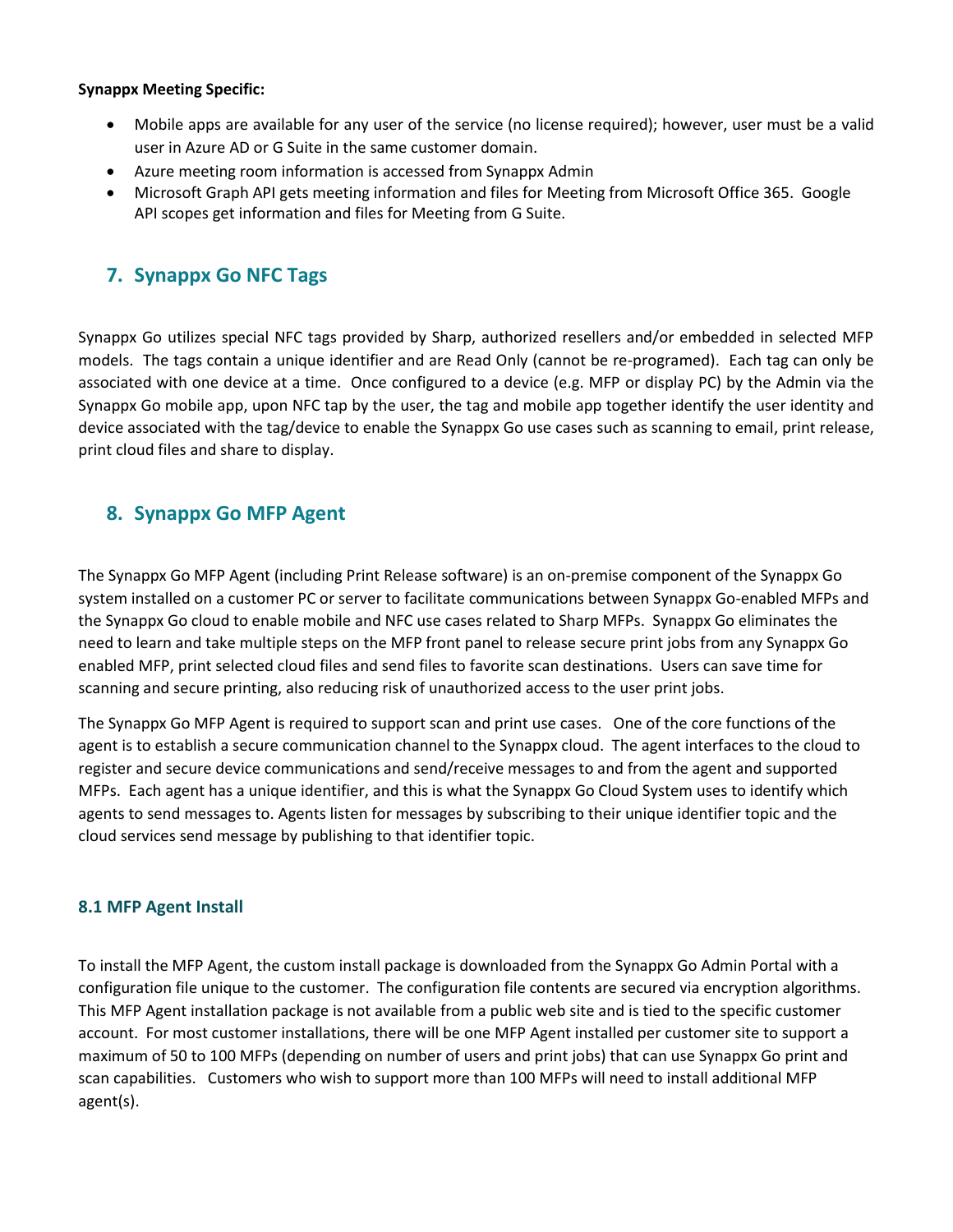After install, to register itself, the MFP Agent submits its unique identifier, along with agent security credentials, to the Synappx Go Cloud for registration into the Device Registry. Information stored in the Device Registry includes data such as device ID, location, tenant ID, and for MFPs, the MFP agent associated with the MFP.

#### <span id="page-12-0"></span>**8.2 MFP Agent Communications**

All communications between the Synappx Go MFP Agent and Synappx Go Cloud use either HTTPS (Port 443) or X.509 client security over MQTT. HTTPS is used during initial installation communications between the Synappx Go MFP Agent and the Synappx Go cloud, plus to send MFP information and any error information.

- Agent X.509 private keys never leave the system on which the agent is installed, and thus are never exposed as a result of transmission over the internet.
- All Agent X.509 certificates are signed using the Agent customer's signing certificates. Agents are allowed to auto register only if the X.509 certificate is signed by their associated customer signing the certificate.

The Synappx Go cloud services maintain separate signing certificates for each Synappx Go customer. This ensures Agents are provisioned only within their associated tenant registry.

After automatic provisioning of the agent to the Synappx Go cloud including X.509 certifications, communications between the Agent and cloud are conducted via secure MQTT connections. Sharp Synappx Go X.509 rootCAsigned certificates are used. Certificates signed by a rootCA provide an extra level of attestation that certifies the certificate holder is who they say they are. The use of x.509 certificates offers the greatest security in device authentication, as the private key of each Agent device never leaves the device and cannot be compromised. The Synappx Go Agent tenant root CA signing certificate is generated by the Synappx Go Tenant Provisioning Service and stored in the Azure Key Vault.

> • Advantages of MQTT and X.509 certificates include that Agents are permitted to subscribe only to their own unique device ID topic; this means Synappx Go agents receive messages published ONLY to their respective deviceID. The agent cannot receive content from any other endpoint.

#### <span id="page-12-1"></span>**8.3 MFP Agent Requirements**

The Synappx Go Agent is designed with the following requirements by the Azure cloud:

- Before a device can connect to Azure cloud, the device MUST be registered
- Before a device can be registered, the device MUST be provisioned (by a customer Admin)
- Before a device can be provisioned, the device MUST have security certificates (via the system)

#### <span id="page-12-2"></span>**8.4 MFP Agent Device Discovery**

To automate the collection of MFP information (needed to configure the Synappx Go MFP services), the MFP Agent includes the ability to find MFPs using SNMP discovery. Discovery is automatically initiated after initial agent installation. The Admin enters the beginning and ending IP range via the Admin Portal to search and can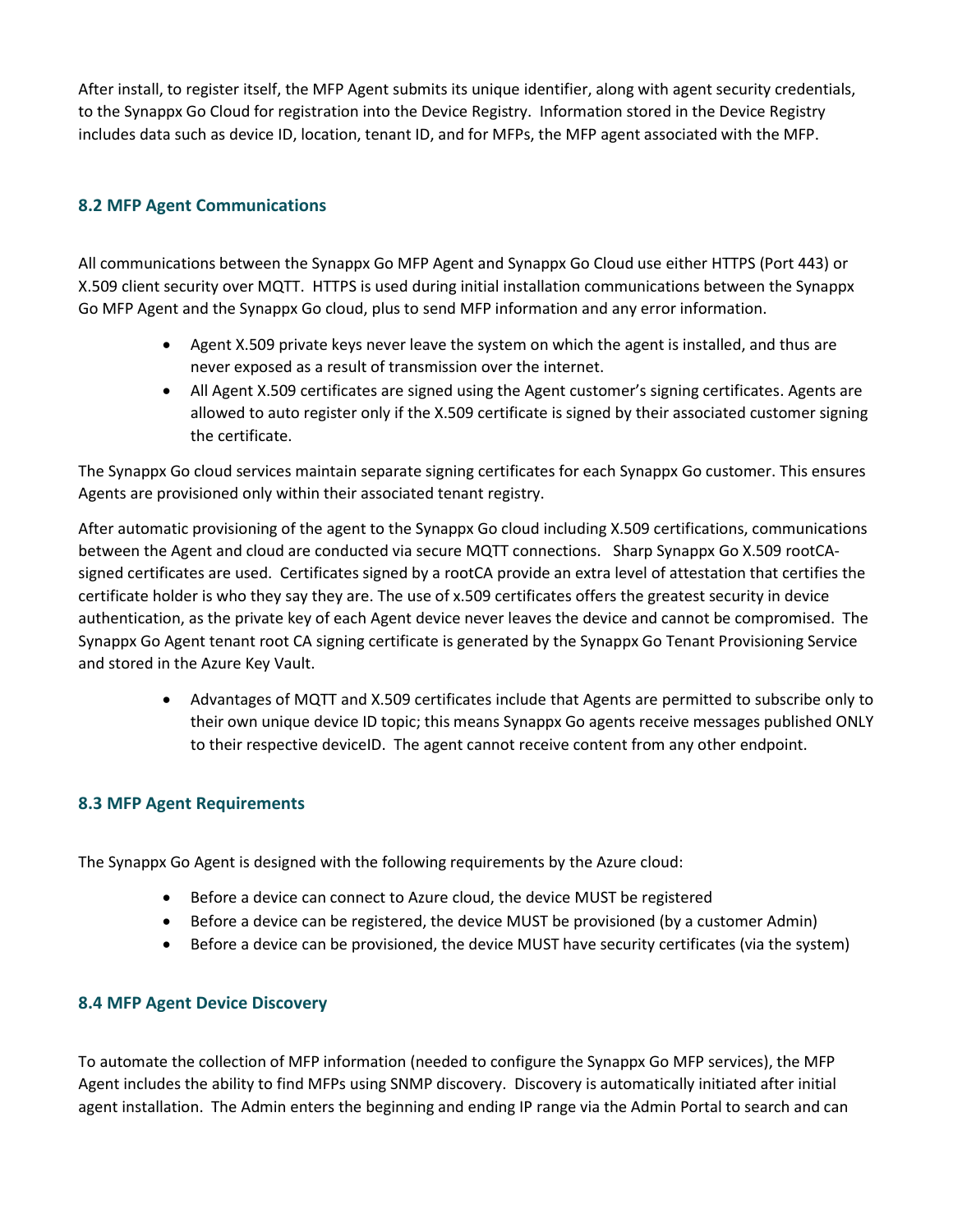also re-search on-demand (also initiated by the Admin via the Admin Console) using port 443. The following information about the MFP is collected as part of this process and sent to the Synappx Go cloud:

> • MFP Agent ID, MFP ID that system creates (e.g. Sharp MX-C301W 63004882), Manufacturer, Model Name, Serial Number, Device Name (If Set), Location (If Set), Network IP Address

#### <span id="page-13-0"></span>**8.5 MFP Agent Print Release and Scan Documents**

An Admin or user can configure a Sharp printer driver to point to the Synappx Go Agent/Print Release PC or server. When sending jobs to the print release driver, licensed Synappx Go users' print file are automatically stored in a folder for each user on the Agent PC/server to be released by the user at any Synappx tag configured MFP.

- Print files (.prn format) stored on the server will be automatically deleted after 24 hours.
- The prn. files are only visible to authorized Admins having access to the computer via normal PC/server password protection.

The customer network impacts are related to use of Synappx Go user scan and print use. Estimated impacts include:

- Scan to favorite destinations (per user)—estimated at 1 MB per scan average (could vary)
- Secure print (per user per print job)—estimated at 1.2 MB per print job average (could vary)
- Print cloud file (per user per print job)—estimated at 1.2 MB per print job average (could vary)

# <span id="page-13-1"></span>**9. Synappx Go Display Agent**

The Synappx Go Display Agent is an on-premise component of the Synappx Go system installed on a customer Display PC or server to facilitate communications between Synappx Go-enabled PCs and the Synappx Go cloud enabling mobile and NFC related Share to Sharp Displays. Synappx Go allows the user to simply set up connections to all of their favorite cloud storage sites once and be able to find the file(s) across sites to share and/or edit (for most cloud storage sites) on Sharp displays—all from their private mobile device and with a simple NFC tap to download the files. Users save time that can be better spent on collaboration around the file content, also reducing the risk of others in the meeting seeing sensitive file names that are also in their cloud folders. And, multiple users can download and edit files (in most cases) on the same Display PC for collaborative editing or to compare file content.

#### <span id="page-13-2"></span>**9.1 Display Agent Installation**

To enable Share to Display use cases, the Synappx Display agent must be installed on the Display Windows PC or server. A core function of the agent is to establish a secure communication channel to the Synappx cloud.

• The agent interfaces to the cloud to register and secure device communications and send/receive messages to and from the agent. Each agent has a unique identifier, and this is what the Synappx Go Cloud System uses to identify which agents to send messages to.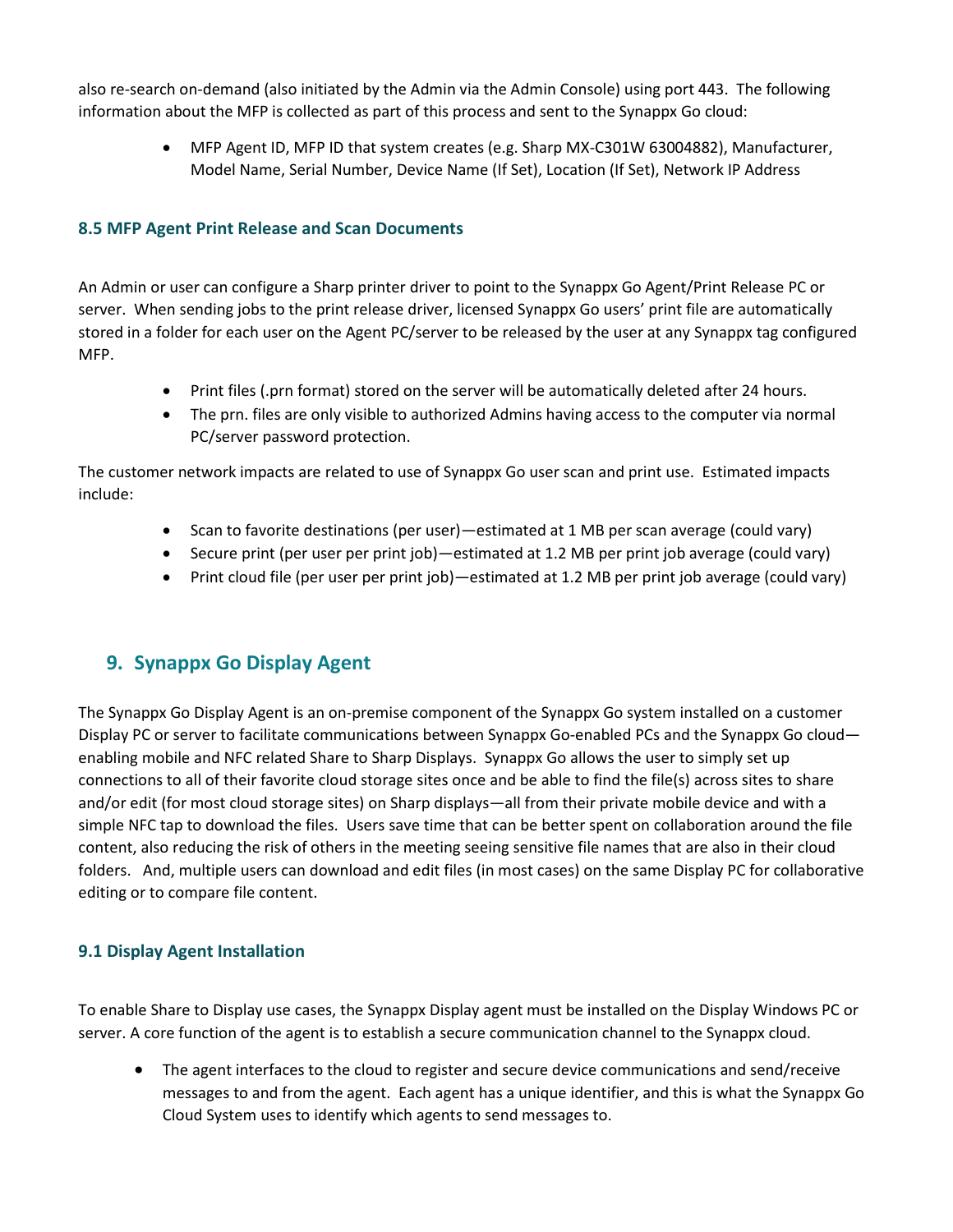• Agents listen for messages by subscribing to their unique identifier topic and the cloud services send messages by publishing to that identifier topic.

To install the Display Agent, the custom install package is downloaded from the Synappx Go Admin Portal with a configuration file unique to the customer. This Display installation package is not available from a public web site and is tied to the specific customer account. After install, to register itself, the Display Agent submits its unique identifier, along with agent security credentials, to the Synappx Go Cloud for registration into the Device Registry. Information stored in the Device Registry includes data such as PC/server name, unique PC/server ID and tenant ID.

#### <span id="page-14-0"></span>**9.2 Display Agent Communication**

All communications between the Synappx Go Display Agent and Synappx Go Cloud use either HTTPS (Port 443) or X.509 client security over MQTT. HTTPS is used during initial installation communications between the Synappx Go Display Agent and the Synappx Go cloud, plus to send any error information.

• See the X509 and other communications details in the MFP Agent section above. The Display Agent has the same security features as the MFP Agent described there.

#### <span id="page-14-1"></span>**9.3 Display Agent Contents Share**

For the Display Agent, the following additional security features are implemented for Share to Display:

- Once the user has configured their desired cloud storage repositories (e.g. SharePoint Online, Dropbox) via their mobile device, when the user accesses the Share to Display function, the secure user token(s) in the Synappx Go mobile app are temporarily shared with a secure Synappx Cloud cache. The cache is only accessible with secure keys. The user token is removed from the Sharp Synappx cloud cache a short time following usage and the user token is never downloaded to the Display Agents.
- When a user selects a file(s) from their cloud storage site via the Synappx Go app to download to the Display PC, the Synappx Cloud generates a download URL including a session ID to get the selected user file(s). The files are automatically opened on the Display Agent PC for viewing and/or editing (for most cloud storage sites). The files are stored in a temp folder in the Display PC.
- Files that can be downloaded via the Synappx Go service for viewing or editing are limited to the following:
	- Plain Text, Microsoft Office files (Word, PowerPoint, Excel, OneNote), PDF, Image files (JPEG, TIFF, GIF, BMP, PNG) & Video files (MP4, AVI, WMV, MOV)
	- Note: Executable or script files are not supported and cannot be downloaded via this service.
- Files that can be downloaded via the Synappx Go service for viewing only are limited to the following:
	- For iOS, iCloud and Local Files storage: same file list as above
	- For G Suite files stored in Google Drive: Google Docs, Google Slides, Google Sheets, Google Drawing, Google Jamboard
	- Note: Executable or script files are not supported and cannot be downloaded via this service.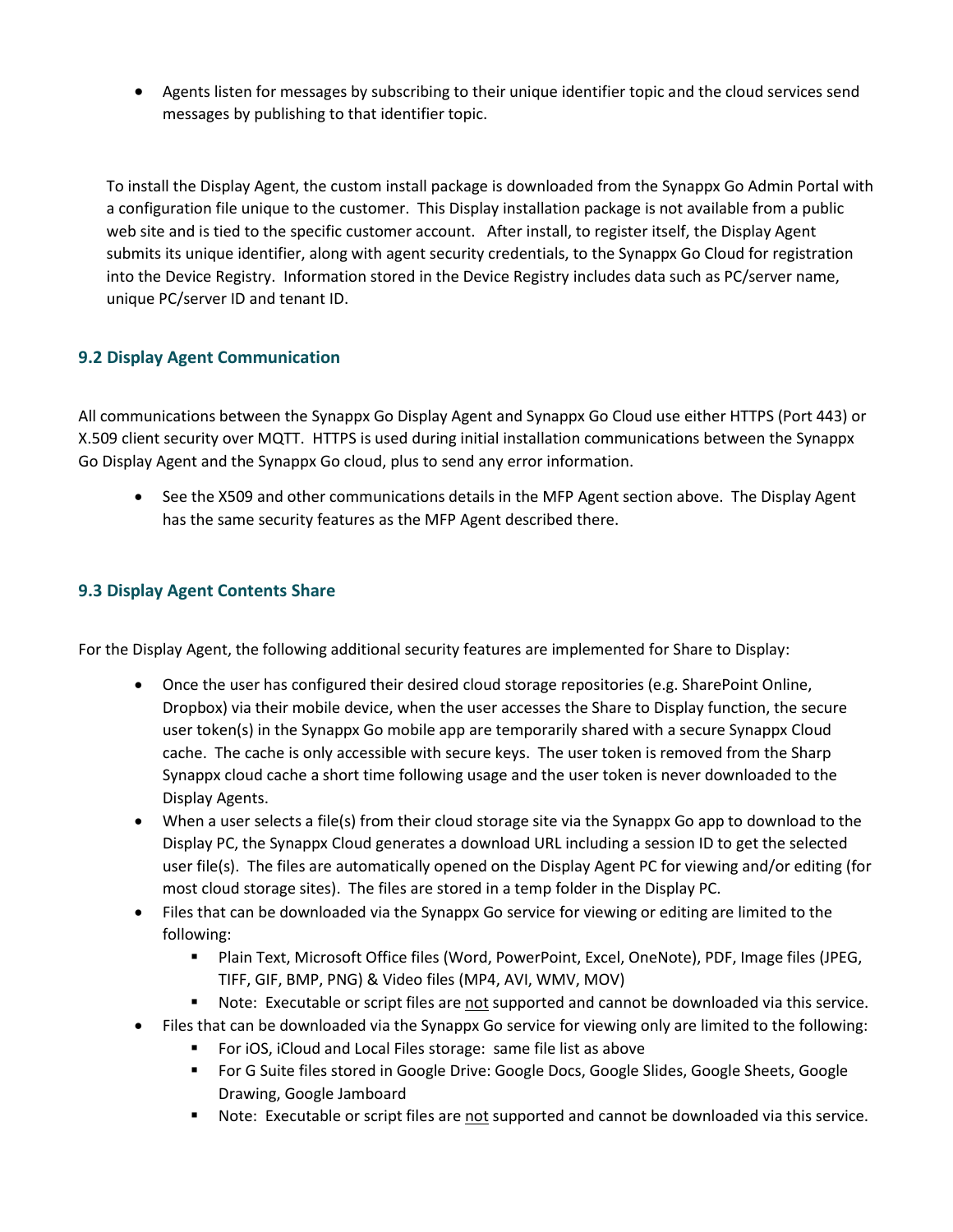- If the user elects to save an editable file after making changes on the Display PC, it will be saved back to the same cloud folder location from which is was downloaded as either a new version and/or with an appended file name (subject to the policy of each cloud storage site).
- If a user saves a supported editable file back to the cloud or closes a file without saving, it will be removed from the temporary Display PC folder.
- Multiple users with Synappx Go licenses/apps can each download cloud files to the same Display Agent for viewing, copying and pasting editable content, comparing files before saving back to the respective cloud sites.

# <span id="page-15-0"></span>**10.Corporate Security**

Sharp maintains a robust information security program to protect the confidentiality, integrity, and availability of all information assets processed and/or stored within Sharp's business systems. Sharp management recognizes the rapidly evolving and growing risks associated with the protection of Sharp's and our valued business partner's information assets and is regularly researching, reviewing, and investing in procedural and technical countermeasures to provide assurance and security. A team of dedicated professionals are continuously assessing the business environment utilizing their professional expertise to enhance and continuously improve Sharp's information security posture. In addition to these internal efforts, Sharp utilizes strategic partnerships with industry leading service providers to test, monitor and audit our implemented information security programs.

# <span id="page-15-1"></span>**11.Corporate Policies and Practices**

Sharp has implemented several policies and procedures to ensure the security of Sharp's, and our business associates', information assets. All of Sharp's policies and procedure are regularly reviewed internally and updated annually. All of Sharp's policies and procedures are audited annually by our Internal Audit team and by our external auditors, as well as ISO/IEC 27001:2013 certification and compliance.

The following list is a representative example of the policies currently in place as of the date this document was published:

- IT Security
- IT Access Control
- IT Change Management
- IT Threat and Risk Assessment
- IT Incident Handling
- IT Disaster Recovery
- IT Records Management
- IT Computer

#### Sharp is ISO/IEC 27001:2013 certified

Due to the confidential nature of the content of these policies they are not regularly distributed but can be made available for review with Sharp upon execution of a Nondisclosure Agreement.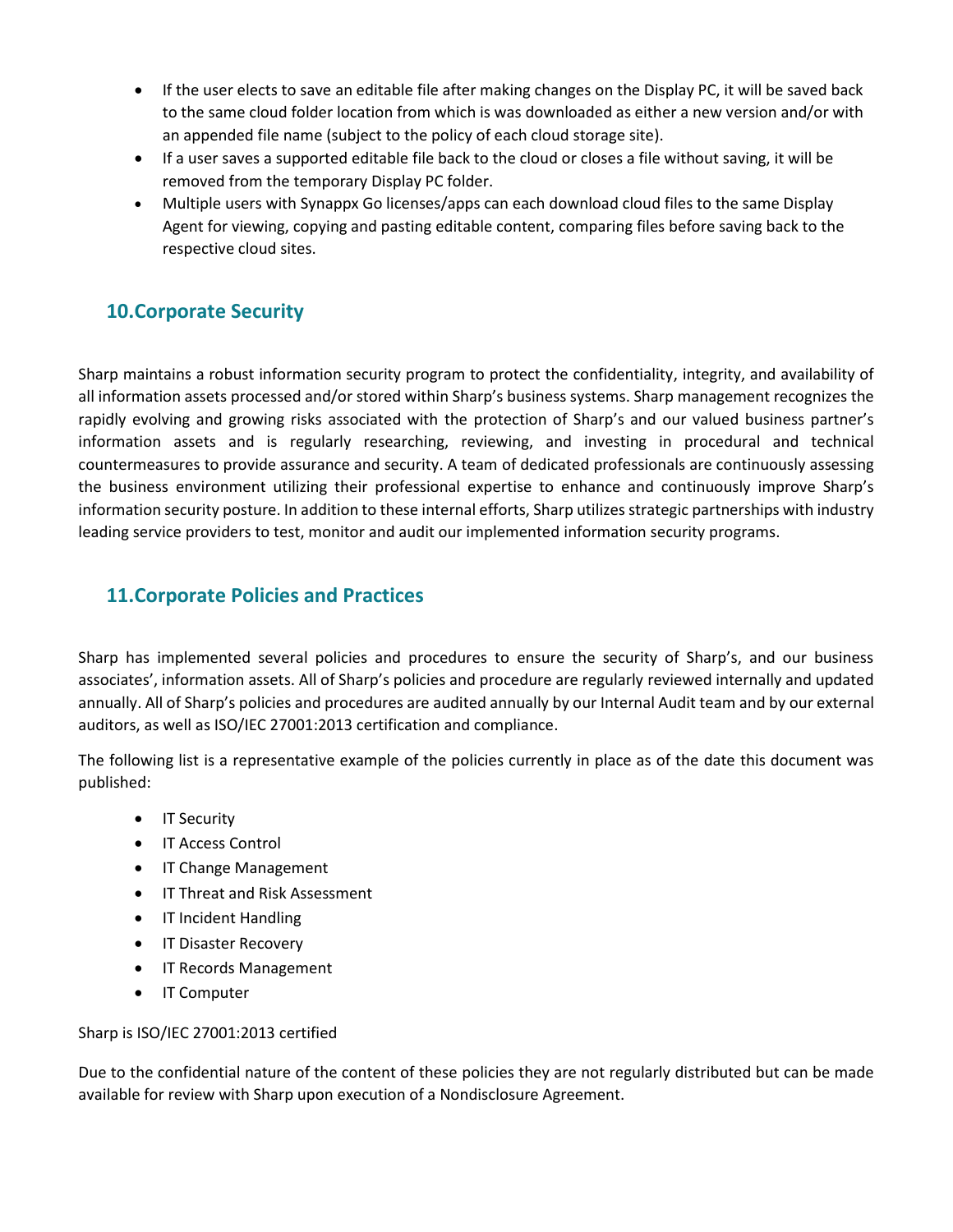# <span id="page-16-0"></span>**12.Sharp Administrator Access of Data**

Sharp IT or Support may occasionally need to access your data in order to provide support on technical issues. Access permissions for these types of issues will be limited to the minimum permission necessary to resolve your issue. Sharp administrators are granted careful role-based permissions in order to uphold data security for the customer:

- Ability to view and update customer account information, such as account status and email address, but not customer files
- Ability to see the file tree and file names, but not view or download the actual files
- Synappx users, admins and dealer admin all have appropriate access to items within their scope of authority and nothing else. System administration is strictly controlled and limited to Sharp authorized personnel. Sharp administrators can only access information critical to the operation of the system. At no time are users of the system allowed to access the database or other system components directly.
- Note: Data related to your Synappx services will be deleted 45 days after a subscription termination date

# <span id="page-16-1"></span>**13.Sharp Privacy Policy**

Please see the Synappx service terms of use and privacy policy at:

- <https://siica.sharpusa.com/synappx-support/about/privacy>
- <https://siica.sharpusa.com/synappx-support/about/termsofuse>

## <span id="page-16-2"></span>**14.Summary**

Making the move to cloud-based, on-the-go collaboration and meeting services offers businesses an economical way to support increasingly mobile workforces. Indeed, to build collaborative, responsive office environments, adoption of cloud and mobile technology isn't a case of "if" but "when."

Organizations that embrace cloud-based services fully utilize their existing technology investments, including computers, mobile devices, interactive display systems and MFPs. Combined with the Synappx subscription-based services, the elimination of capital expenditures for internal IT resources means even lower total cost of ownership. Yet some decision makers struggle with what cloud implementation entails, in terms of balancing convenience with accessibility and security. Sharp Synappx services help remove these barriers with a securitydriven architecture and hardware/software synergy that enables agile workgroups, which can quickly respond to business demands.